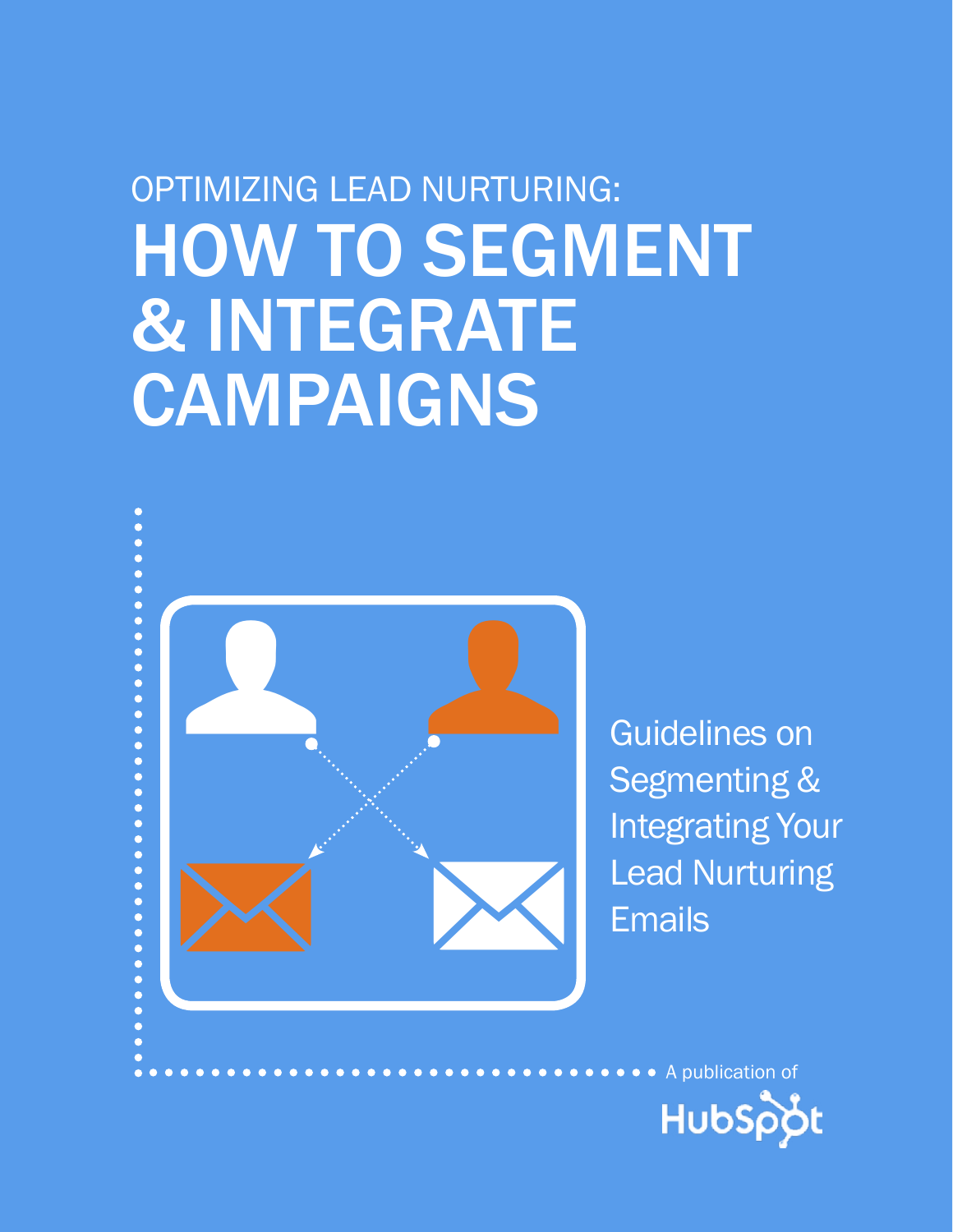Introductory content is for marketers who are new to the subject. This content typically includes step-by-step instructions on how to get started with this aspect of inbound marketing and learn its fundamentals. Read our introductory ebook ["An Introduction to](http://www.hubspot.com/free-ebook-an-introduction-to-lead-nurturing/)  [Lead Nurturing](http://www.hubspot.com/free-ebook-an-introduction-to-lead-nurturing/)."

#### INTRODUCTORY

#### IS THIS BOOK RIGHT FOR ME?

Not quite sure if this ebook is right for you? See the below description to determine if your level matches the content you are about to read.



Advanced content is for marketers who are, or want to be, experts on the subject. In it, we walk you through advanced features of this aspect of inbound marketing and help you develop complete mastery of the subject. After reading it, you will feel ready not only to execute strategies and tactics, but also to teach others how to be successful. [Shar](http://www.linkedin.com/shareArticle?mini=true&url=http://www.hubspot.com/optimizing-lead-nurturing)[e This](http://www.facebook.com/sharer/sharer.php?u=http://www.hubspot.com/optimizing-lead-nurturing) [Ebook!](http://twitter.com/intent/tweet?text=Download%20@HubSpot) Share This Ebook!

Intermediate content is for marketers who are familiar with the subject but have only basic experience in executing strategies and tactics on the topic. This content typically covers the fundamentals and moves on to reveal more complex functions and examples. After reading it, you will feel comfortable leading projects with this aspect of inbound marketing.

#### INTERMEDIATE **This ebook!**

#### ADVANCED



www.Hubspot.com www.Hubspot.com



... brings your whole marketing world together in one, powerful, integrated system.

### HubSpot's All-in-One Marketing Software

- Get Found: Help prospects find you online
- Convert: Nurture your leads and drive conversions
- Analyze: Measure and improve your marketing
- Plus more apps and integrations

[Video Overview](http://www.youtube.com/watch?v=evL5jaZx8vk)



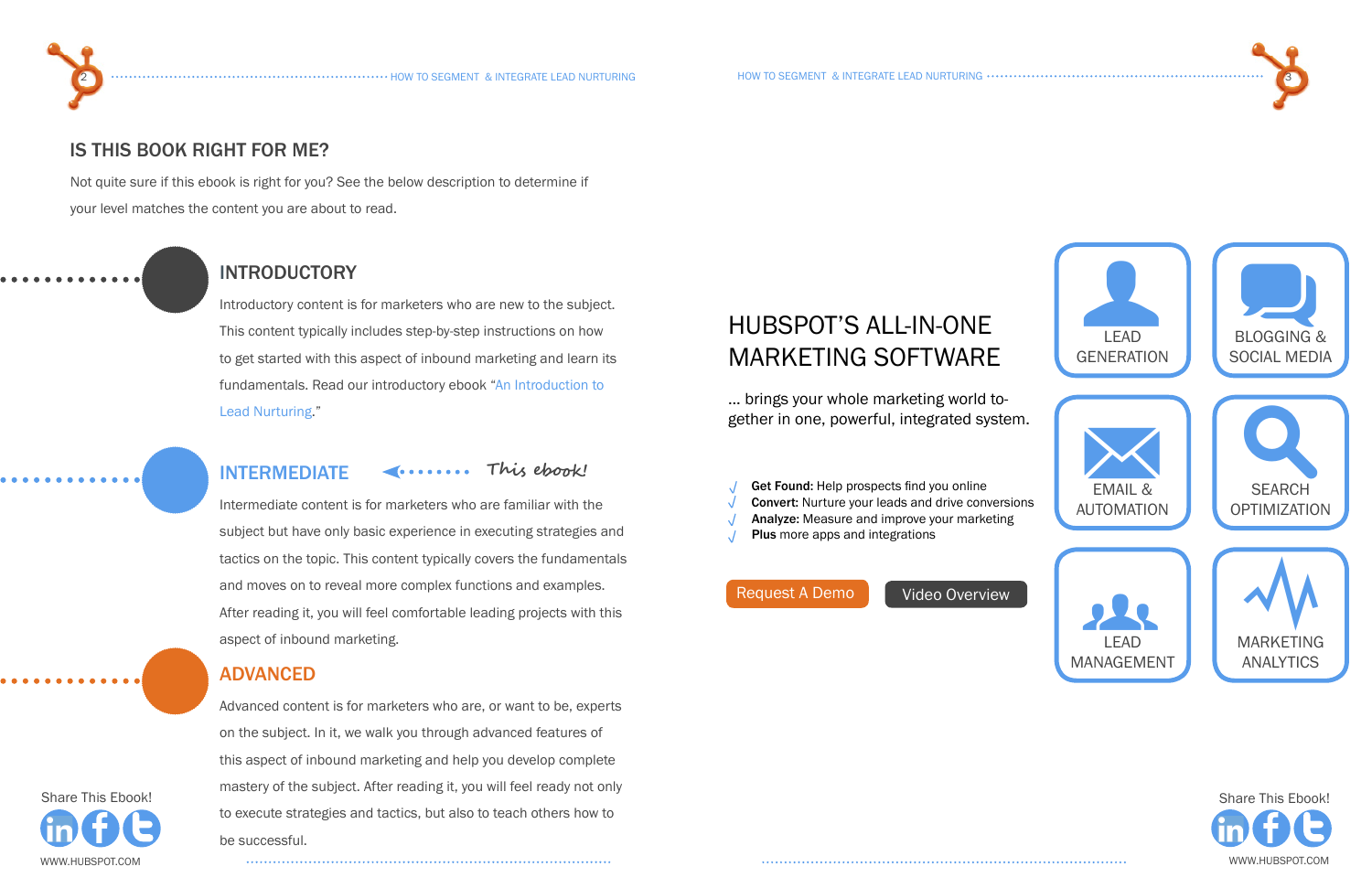



www.Hubspot.com www.Hubspot.com



#### how to segment & integrate lead nurturing

By Kendal Peiguss

FOLLOW ME ON TWITTER [@kendalpeiguss](http://twitter.com/kendalpeiguss)

### **CONTENTS**

Kendal Peiguss is an inbound marketer at HubSpot responsible for managing the company's social media accounts and tracking social analytics. She has also worked in landing page and web page creation and optimization. Kendal is a regular contributor to the HubSpot inbound marketing blog and has also written for BostInno and SocialFresh.



#### [guidelines on lead nurturing segmentation](#page-4-0) /9

#### [how to run behavior-based marketing automation /17](#page-8-0)

[boost lead nurturing through integrations](#page-11-0) /22

[conclusion & additional resources](#page-15-0) /30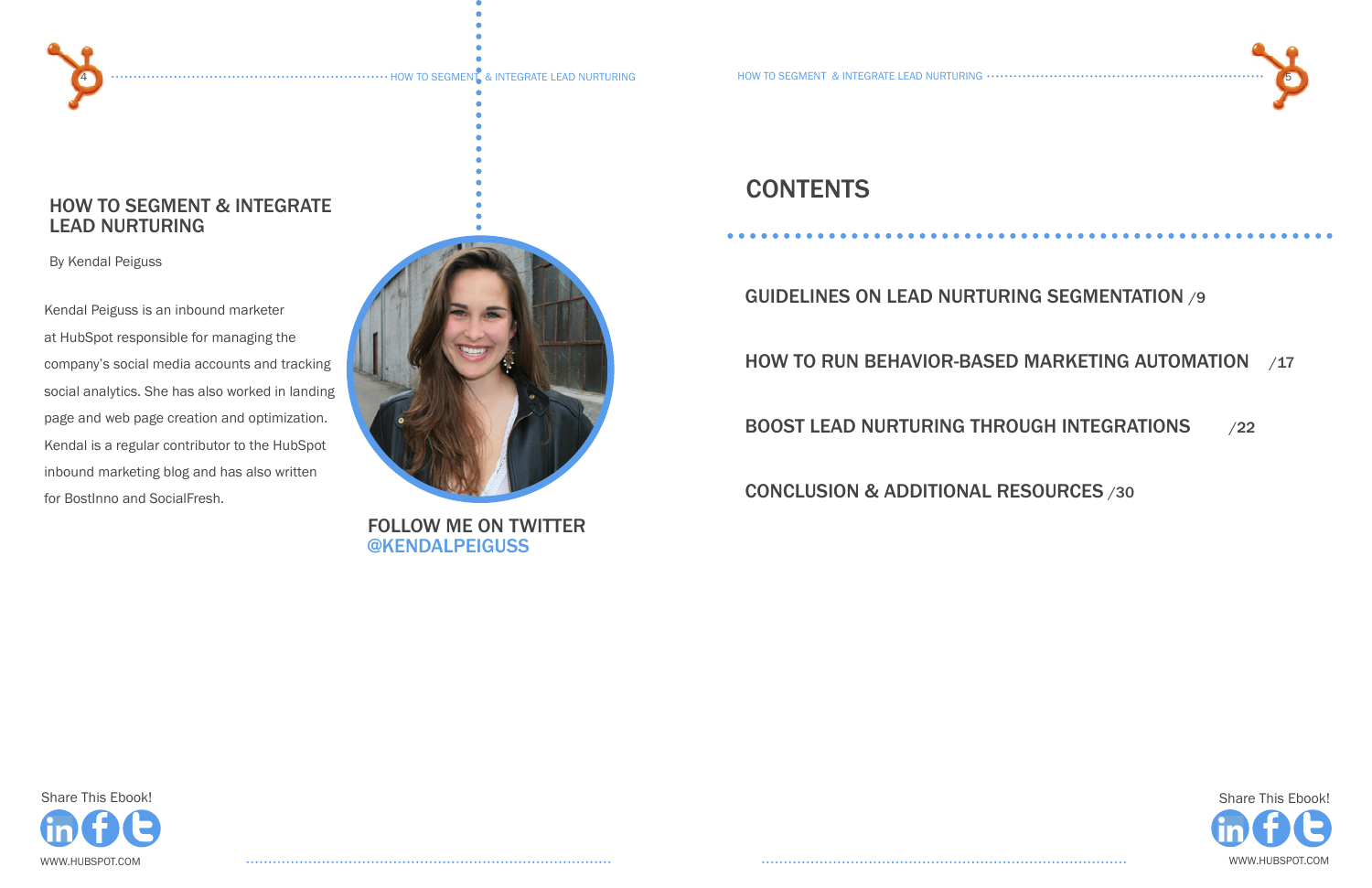

Raising brand awareness, driving traffic to your website, and creating content that will inspire prospects to fill out a lead capture form isn't an easy task. The toughest part for marketers is that generating leads is only half the battle! Once a prospect has become a lead, it's your job to find a way to pull them down the sales funnel. As you may have read in our [introductory lead](http://www.hubspot.com/free-ebook-an-introduction-to-lead-nurturing/)  [nurturing ebook](http://www.hubspot.com/free-ebook-an-introduction-to-lead-nurturing/), lead nurturing is the linchpin in the process of converting leads into customers.

In this ebook you'll gain a deeper understanding of successful lead nurturing and best practices that will inspire leads to become more invested in your company. Understanding workflows, segmentation, marketing automation, and integration with other aspects of your marketing will strengthen your lead nurturing campaigns and, ultimately, generate more customers for your company.

*Generating leads is only half the battle—you need to find a way to* **"** *pull them down the sales funnel.***"**



More and more, businesses are finding email strategies are worth their time. According to a recent [DMA study](https://imis.the-dma.org/bookstore/ProductSingle.cfm?p=0D44067A%7C5FE82E10DA2DB915CC38FD2A2C3FDF47), 75% of marketers are using email marketing more than they were three years ago. This is partially because advancements in marketing automation have made the process simpler, but also because targeted email sends are effective in converting leads to customers. Lead nurturing, the automated series of emails sent to an earlystage lead, is a crucial driver of an efficient sales cycle.

Lead nurturing emails get 4 -10 times the response rate of standalone email blasts, according to a [Silverpop/DemandGen report](http://blog.hubspot.com/blog/tabid/6307/bid/31406/How-to-Map-Lead-Nurturing-Content-to-Each-Stage-in-the-Sales-Cycle.aspx). This piece of data demonstrates the power of targeting the right content to the right group and at the right time. Purchase decisions take time. In fact, [research](http://blog.hubspot.com/blog/tabid/6307/bid/30901/30-Thought-Provoking-Lead-Nurturing-Stats-You-Can-t-Ignore.aspx)  [from Gleanster](http://blog.hubspot.com/blog/tabid/6307/bid/30901/30-Thought-Provoking-Lead-Nurturing-Stats-You-Can-t-Ignore.aspx) suggests that even when it comes to qualified leads, more than 50% of leads aren't ready to buy on the day of first conversion. Your marketing team invests a lot of time into attracting leads, lead nurturing can help prevent them from slipping away.

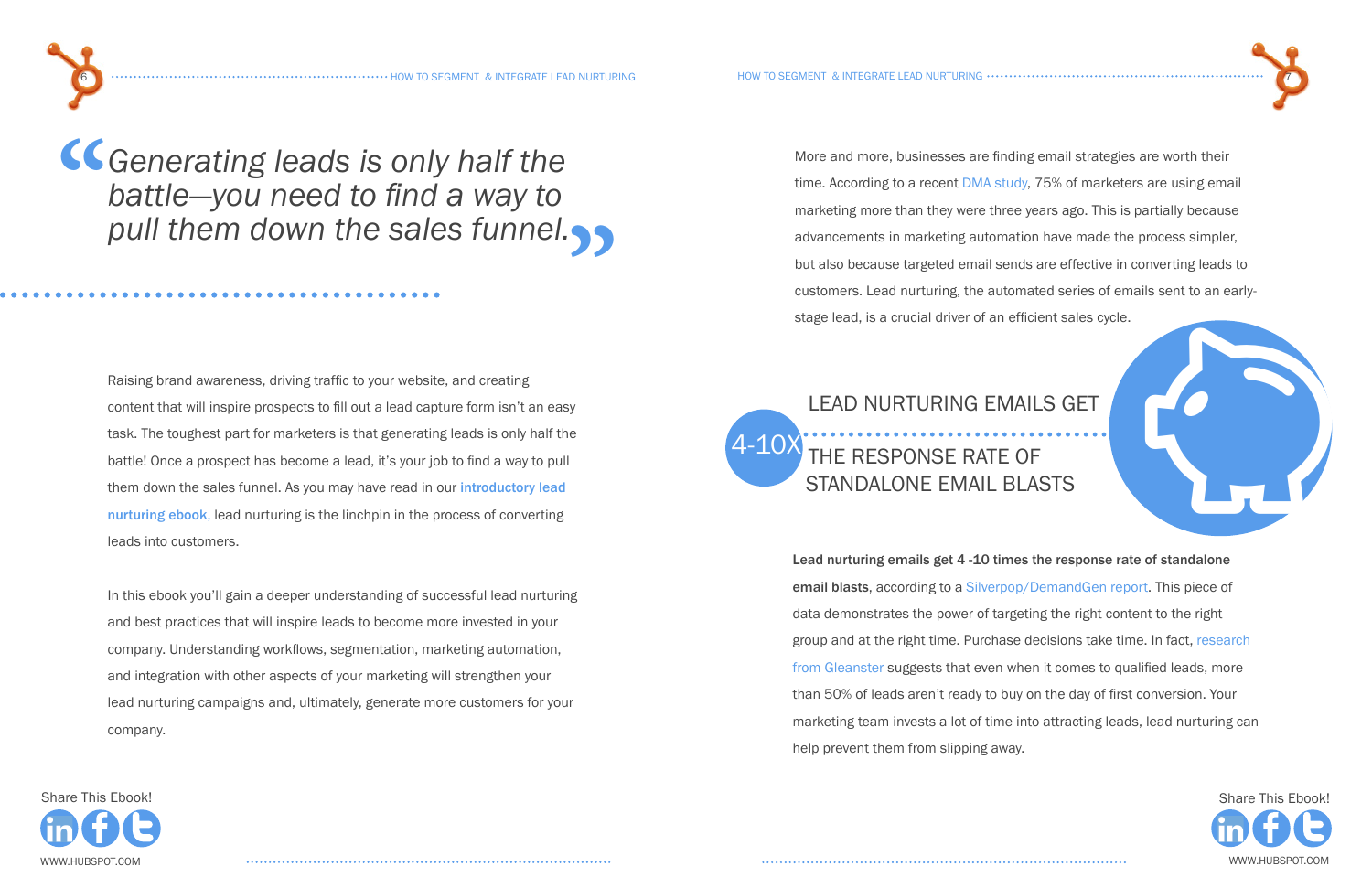<span id="page-4-0"></span>

Non-purchasing nurtured leads can become ambassadors and evangelists for your brand, increase your search rank, help grow your social reach and build thought leadership. The more followers you have, the more opportunity there is for your content to be shared with potential new leads that will eventually purchase, especially if there are industry influencers in your network.

# **66 Not all of your leads will become customers—and that's okay. SS** *customers—and that's okay.* **"**

While these influencers might never purchase your product or service, they can help initiate comarketing partnerships, put in a good word with investors, and provide introductions to other influencers, bloggers, and experts in your industry. Don't discount nurtured leads that do not buy; they are still a valuable resource for your company's success.

www.HUBSPOT.COM www.community.com/www.community.com/www.hubspot.com/www.hubspot.com/www.hubspot.com/ [Shar](http://www.linkedin.com/shareArticle?mini=true&url=http://www.hubspot.com/optimizing-lead-nurturing)[e This](http://www.facebook.com/sharer/sharer.php?u=http://www.hubspot.com/optimizing-lead-nurturing) [Ebook!](http://twitter.com/intent/tweet?text=Download%20@HubSpot) Share This Ebook!



### CHAPTER 1

# **GUIDELINES** ON LEAD NURTURING SEGMENTATION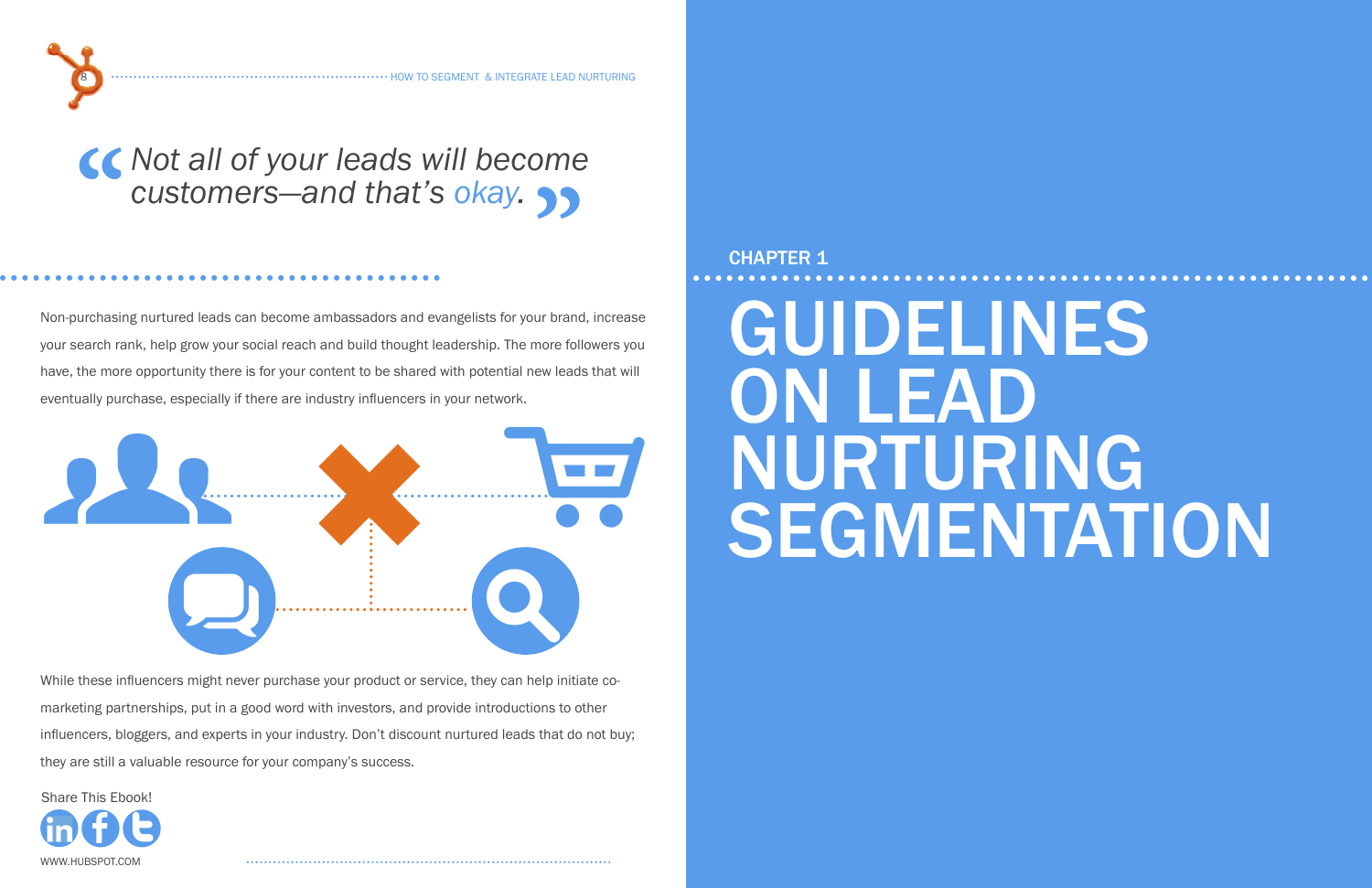

## use landing page analytics

In order to determine what content should go to what segment, you need to be aware of the special powers of your marketing offers. Broader offers, for instance, are great at attracting a lot of visitors to your website and presenting you as an industry thought leader. An example of such an offer would be HubSpot's popular ebook ["How to Use Pinterest for Business."](http://www.hubspot.com/how-to-use-pinterest-for-business/)

## segmented emails get **MORE CLICKS THAN BLASTS.**



Offers that are tightly related to your product or service, on the other hand, should do a better job of converting new leads into buying customers. An example of such an offer would be a [free demo request of the HubSpot](www.hubspot.com/products/demo-offers-team/?source=ebook-ctas)  [software](www.hubspot.com/products/demo-offers-team/?source=ebook-ctas). So you need to start by identifying a few powerful offers and map them to a lead nurturing campaign based on their strengths.



50%

According to a [study from MarketingSherpa,](http://blog.hubspot.com/blog/tabid/6307/bid/9876/9-Benefits-of-Lead-Nurturing.aspx) segmented emails get 50% more clicks than their untargeted counterparts! Lead nurturing's biggest strength is that the content can be targeted based on previous behavior. Emails should be sequential in guiding the lead toward purchase. Remember that the email recipient has already interacted with your brand at least once, no need to do too much reintroduction.

The sends should be enticing, encouraging recipients to revisit your website and get in front of more branded content. Depending on how they first converted, a lead could be interested in blog articles, downloadable ebooks and, eventually, a free trial or demo of your product. So...

## how do decide what content to use





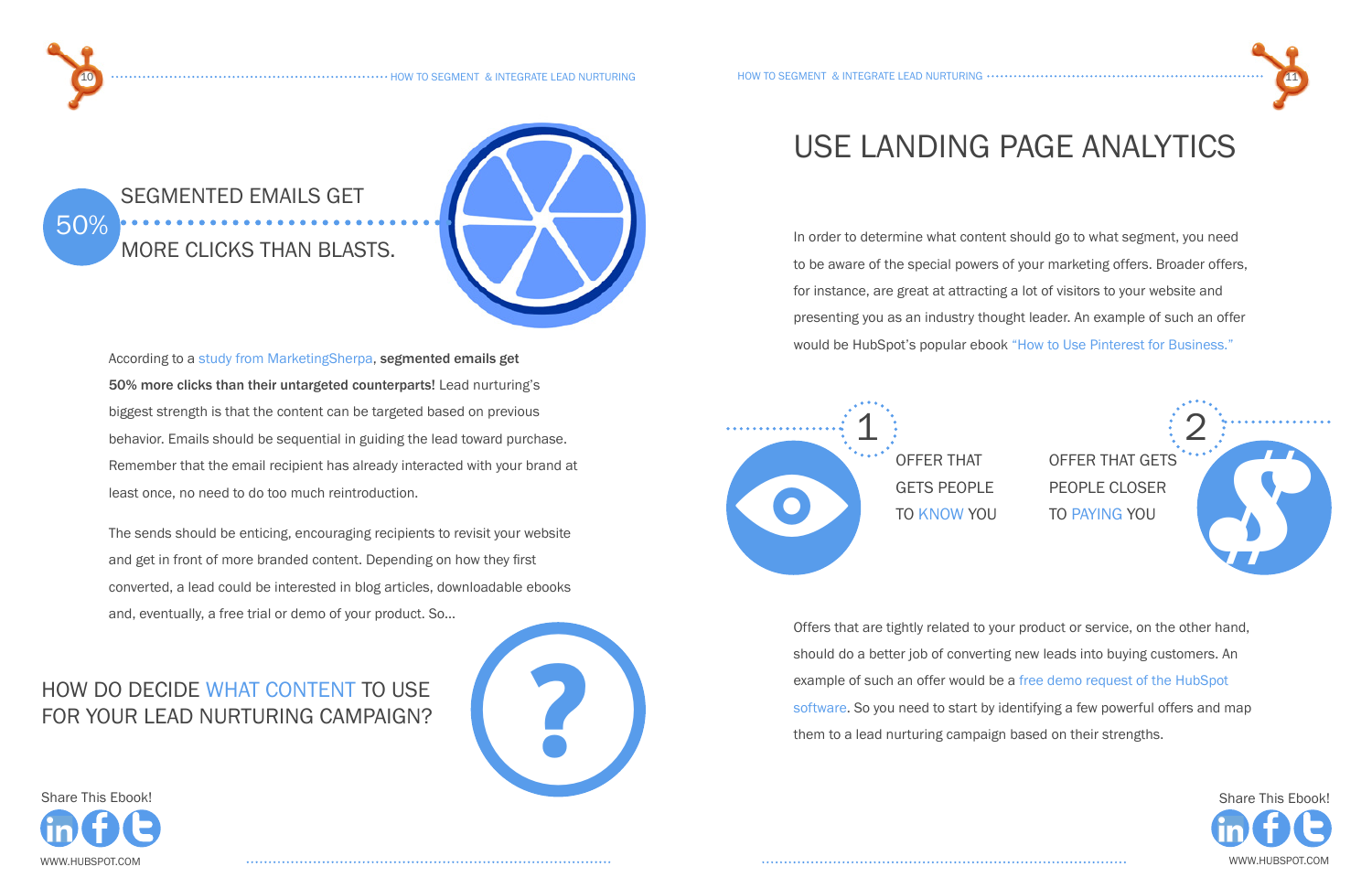## SEGMENT BASED ON OTHER than form submissions

What if someone visited your website but didn't fill out a landing page? Can another type of action trigger a lead nurturing campaign? Certainly!



This type of lead nurturing, also known as [advanced marketing automation,](http://www.hubspot.com/products/email-automation/?source=ebooks-ctas) is what many sophisticated marketing professionals seek to implement. It gives companies more flexibility and opportunities to target interested users at the right time. [HubSpot's advanced marketing automation](http://www.hubspot.com/products/email-automation/?source=ebooks-ctas), for instance, enable you to send a custom series of emails based on a range of conditions, e.g. when people click a specific call-to-action, visit a specific page on your website or even mention a certain keyword on Twitter.

| <b>New Automated Email</b>   |                                                                                                                                                                                                                                                                                                                                                                                                                                                               |  |  |  |  |  |
|------------------------------|---------------------------------------------------------------------------------------------------------------------------------------------------------------------------------------------------------------------------------------------------------------------------------------------------------------------------------------------------------------------------------------------------------------------------------------------------------------|--|--|--|--|--|
| Name:                        | LN - Blogging Camp                                                                                                                                                                                                                                                                                                                                                                                                                                            |  |  |  |  |  |
|                              | O Disable, don't send anyt<br>You can disable an automat<br>before enabling it.                                                                                                                                                                                                                                                                                                                                                                               |  |  |  |  |  |
| Starting condition:<br>Send: | / Choose an event<br>Added Item to Shopping Cart<br>Andy's Custom Event from SFI<br><b>Became a Customer</b><br>Became a Customer (from SFD<br>Became an Opportunity (from<br><b>Blogging Product Page Treatm</b><br><b>Blogging Product Page Treatm</b><br><b>Blogging Product Page Treatm</b><br><b>Blogging Product Page Treatm</b><br><b>Buy World Credits</b><br>Call-to-action in Ebooks<br>Click on Demo on Company B<br>Click on Product Overview Pag |  |  |  |  |  |



- 
- 
- 
- 
- 



The HubSpot all-in-one marketing software includes [landing page analytics](http://www.hubspot.com/products/lead-generation/?source=ebooks-ctas) that give you access to insights that will help you identify the content for your lead nurturing campaigns. You can not only see which landing pages performed best in terms of visits and submissions, but you can also dig deeper into which landing pages brought in the most customers. In that way you can identify what offers to use for different drip marketing campaigns.

In the screenshot below the gray line indicates the average conversion rate of all landing pages and the orange line indicates the performance of a specific page. So if you ever can't pick one out of a few good offers, you can compare them to one another and make a decision based on real data.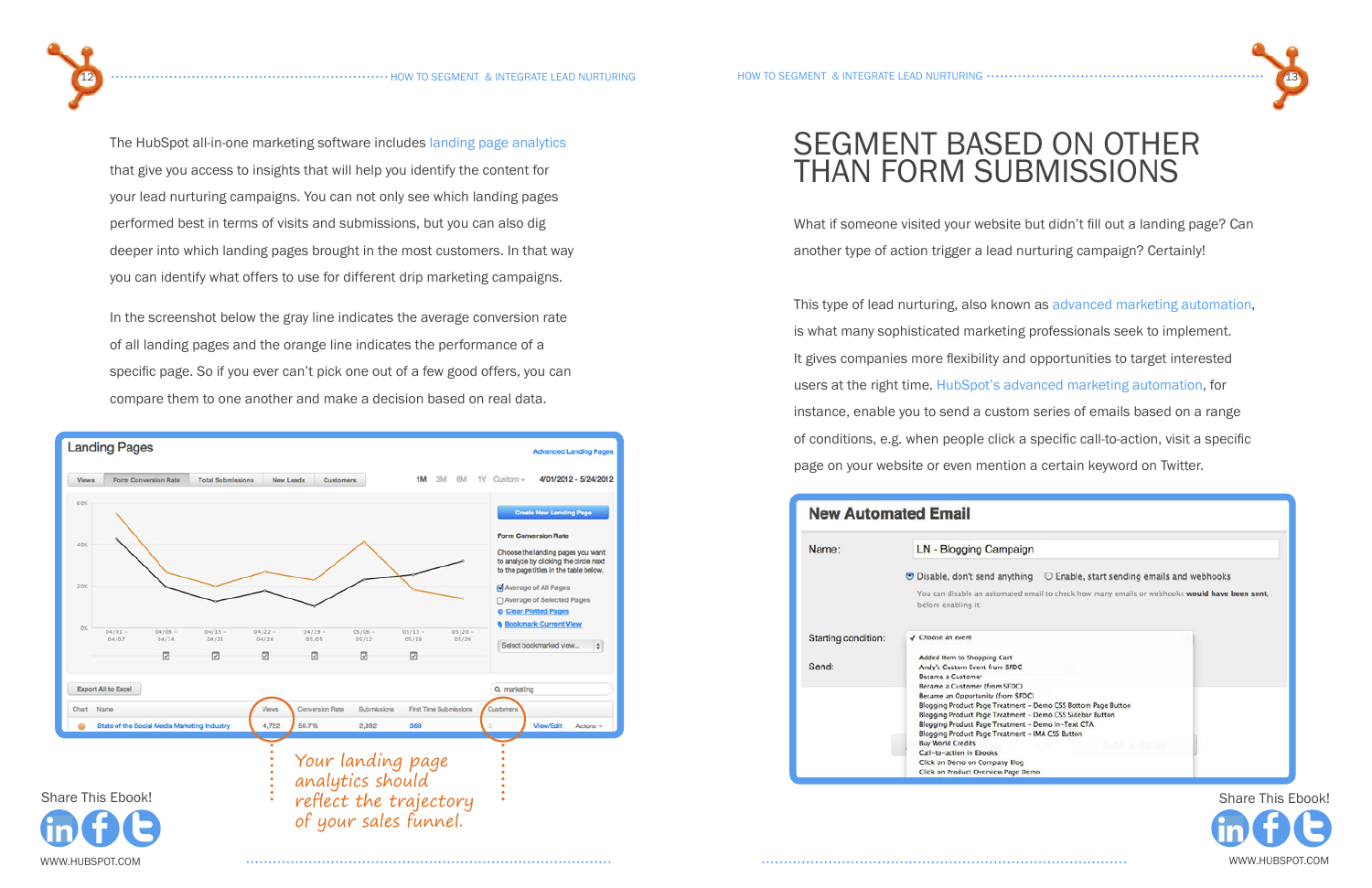



### guidelines for mapping content to 5 lead stages

To make your lead nurturing campaigns as organic as possible, you'll need to match them to your leads' level of engagement with your company.

### Content Mapping: a planned content structure within a lead nurturing campaign

Use the following stages to identify how far along in the sales cycle your leads are and what type of content should be mapped for them in a lead nurturing campaign.

## **AWARENESS**

The stage during which leads are determining if they have a need for your product or service. A lead in this stage should start off with introductory, top-of-the-funnel content to become more familiar with your brand. This includes blog posts, ebooks, social media CTAs, and other top-ofthe-funnel content that doesn't require much commitment.

### information search

The stage during which leads want more information on why your product or service is valuable to them. This type of lead is looking for more commitment, so demos and free trials of your product will likely perform well in this stage.





Based on their behavior, each lead will be allotted a lead nurturing campaign that guides them down different paths aligned with their interests. The path for these segments is pre-arranged in a system called content mapping. Content mapping is the process for lead nurturing by which a marketing team prepares and organizes relevant and valuable content.

Leads need to be guided in a specific way based on their placement in the sales cycle. By understanding where in the buying cycle they are, you can provide them with content they want or need.

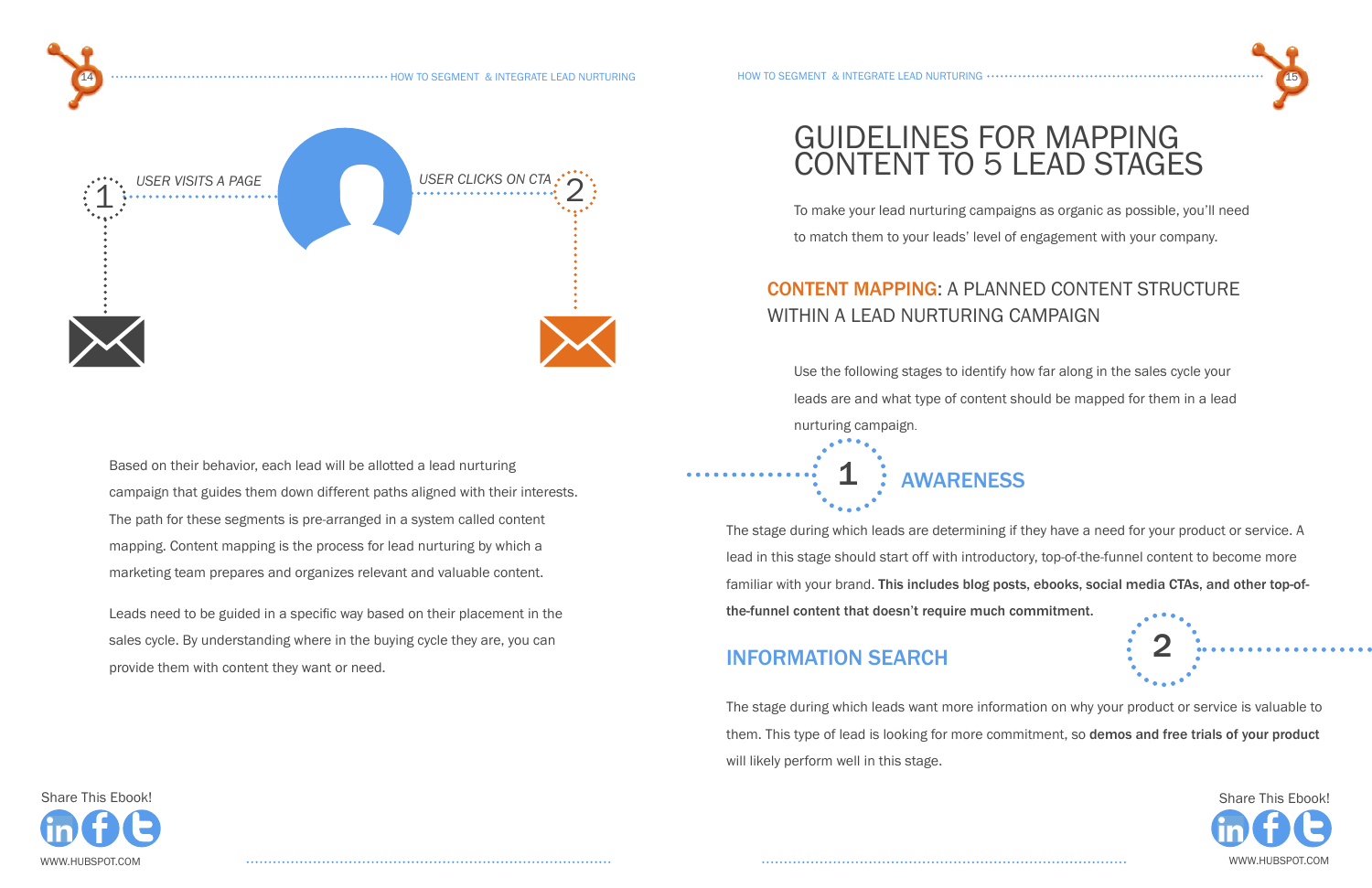<span id="page-8-0"></span>

16 how to see the second to segment & integrate lead nurturing how to see the second second integrate lead nurturing  $\sim$ 

www.Hubspot.com www.Hubspot.com [Shar](http://www.linkedin.com/shareArticle?mini=true&url=http://www.hubspot.com/optimizing-lead-nurturing)[e This](http://www.facebook.com/sharer/sharer.php?u=http://www.hubspot.com/optimizing-lead-nurturing) [Ebook!](http://twitter.com/intent/tweet?text=Download%20@HubSpot) Share This Ebook!

Lead nurturing doesn't have to stop with a purchase. Many businesses have the opportunity to upsell. Use lead nurturing campaigns to show your customers how they can better utilize your product, be more successful with the purchase they made and potentially upgrade.

# how to run behaviorbased MARKETING **AUTOMATION**

The stage during which leads are researching possible alternatives and deciding which product or service is the best fit for them. It's important to boost your ego in this phase, make it clear to the prospective customer that your company is the right choice. Consider mentioning announcements of awards and recognitions to further convince them of the value of your company.

#### **PURCHASE**



The stage during which leads have a desire for reassurance on quality. Although they're reaching the end of the sales cycle, they still need to be nurtured and convinced that they made the right decision. Customer testimonials are a great way to increase confidence and pride in your product.

4

## **EVALUATION**

### CHAPTER 2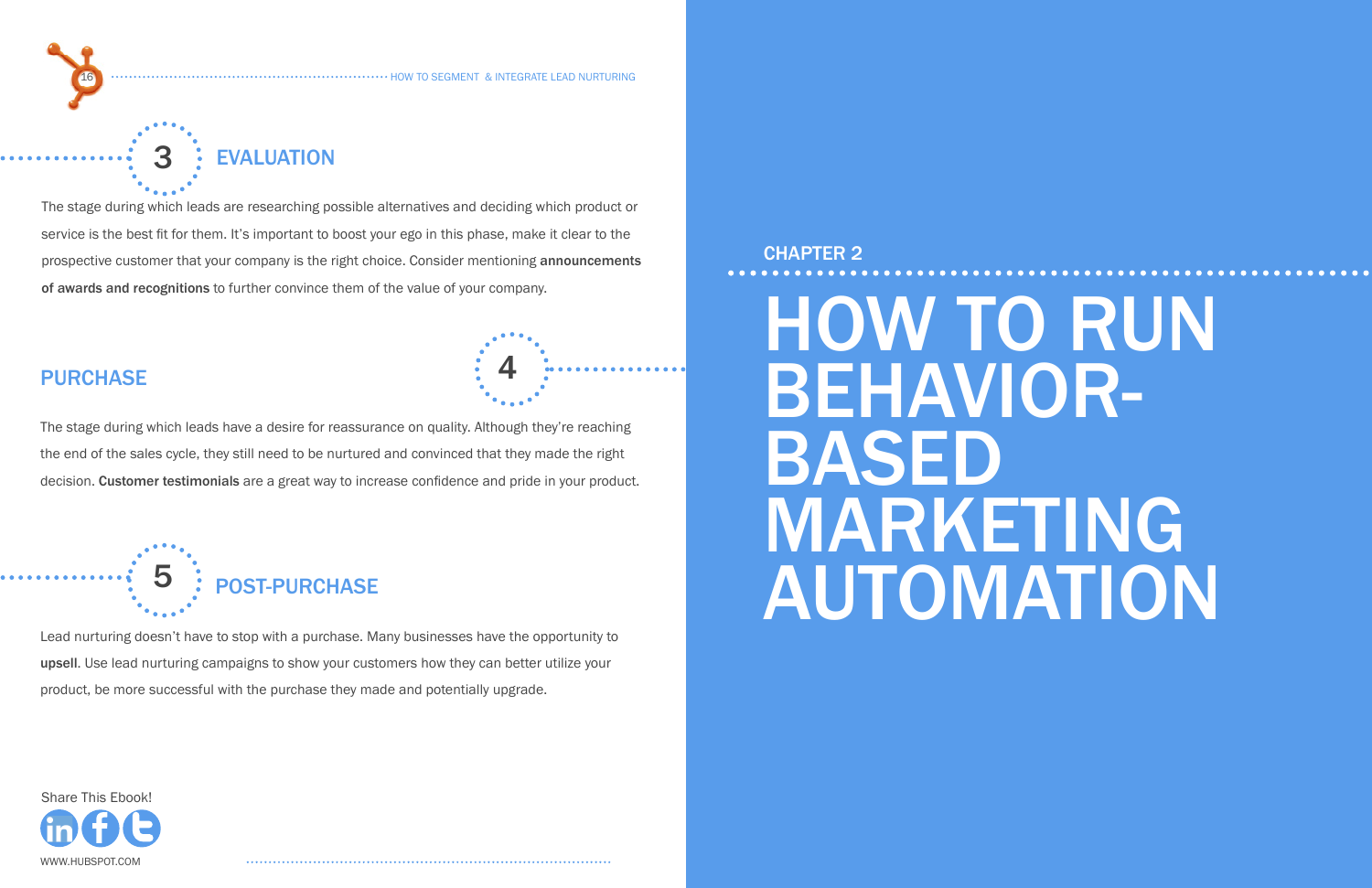







#### WORKFLOW: MATCHING A CONDITIONAL RULE TO a series of automated emails

Behavior-based marketing automation enables marketers to nurture leads and send them information when it is most applicable to their point in the buying cycle. The campaigns get triggered after a user takes an action that brings them in contact with your company. As mentioned earlier in this ebook, these interactions can include not only form submissions, but also visits to specific pages, clicks on certain calls-to-action and other conditional rules. By matching a condition to a lead nurturing campaign, you create a workflow.

**EC** Behavior-based marketing<br>automation gets triggered<br>user takes an action that b *automation gets triggered after a user takes an action that brings them in contact with your company.* **"**

> A workflow is the path chosen for a particular type of lead in a lead nurturing campaign. It consists of a series of pre-written emails that guide the lead toward a more invested role in your business.

In [HubSpot's marketing automation feature](http://www.hubspot.com/products/email-automation/?source=ebooks-ctas), workflows are easily created from a dropdown menu. The condition of workflows, or the action that initiates the lead nurturing campaign, can be any point of interaction a lead has had with your company, e.g. an ebook download, a free trial request, a click on a *Contact Us* call-to-action or even a Twitter mention. These conditions set off your automated lead nurturing campaign to pull the lead further down the sales funnel.

| Begin This Workflow When<br>$\bigcirc$ for the first time $\bigcirc$ at any time                           |   |                               |
|------------------------------------------------------------------------------------------------------------|---|-------------------------------|
| You haven't selected any starting conditions for this workflow. You can select one from the dropdown below |   |                               |
| 8 Google Tools ebook                                                                                       | v | <b>Add Starting Condition</b> |
| <b>Add Step</b>                                                                                            |   |                               |
| First Workflow Step                                                                                        |   | 26                            |
| Delay this step for<br>$\overline{0}$<br>$hrs$ 0<br>$\theta$<br>min<br>days                                |   |                               |
| Select an Action: 82 Send Email Mu List Action & Modify Contact                                            |   |                               |
|                                                                                                            |   |                               |
| <b>Add Step</b>                                                                                            |   |                               |
|                                                                                                            |   |                               |

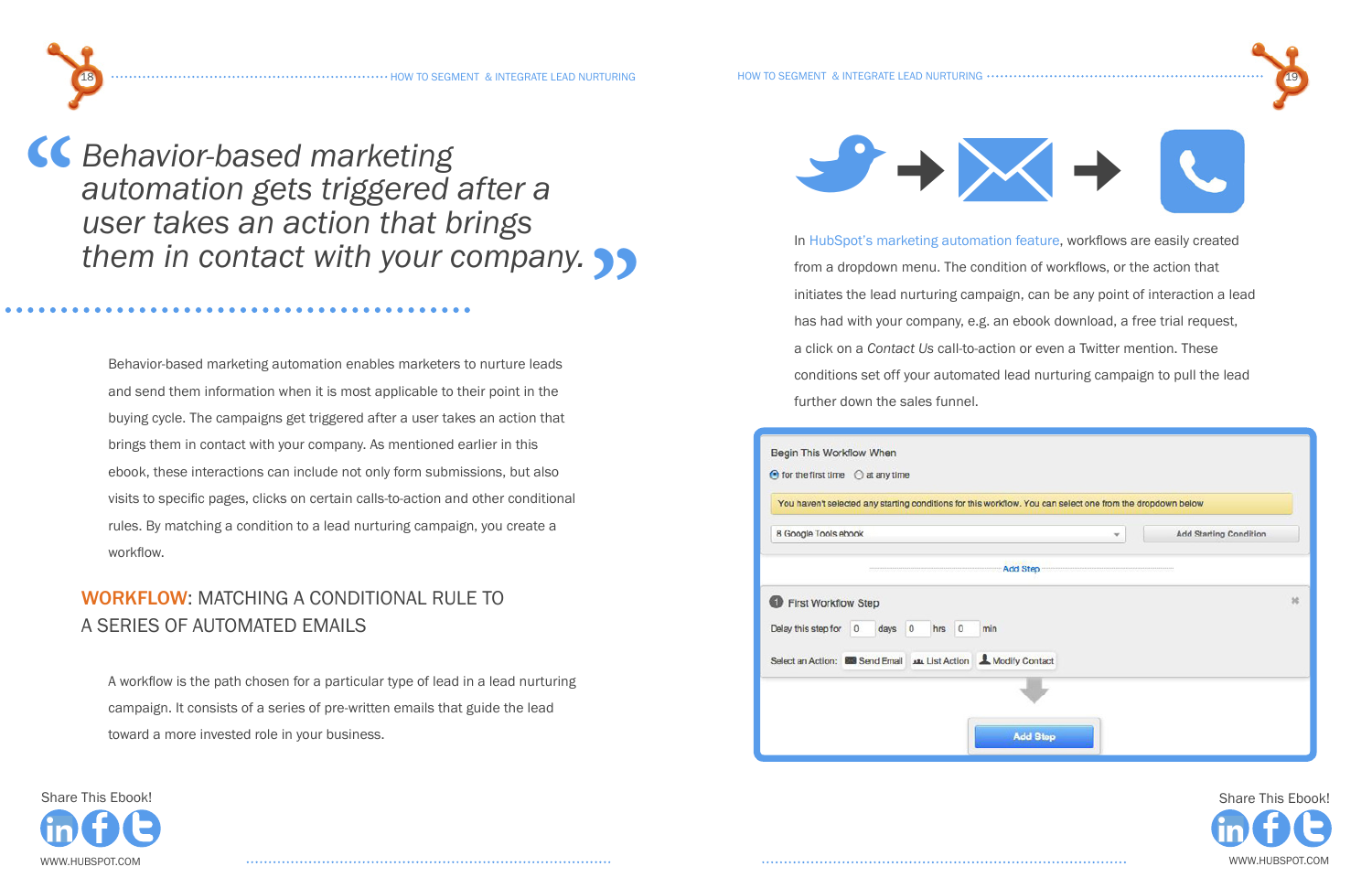www.Hubspot.com www.Hubspot.com

Once you set the fist workflow condition, you can add more steps to it and make it a multi-action campaign based on your content map. For instance, you can send one email customized to the first action the user took and then, a few days later, follow up with another message that prompts them to get involved in something they haven't previously done. Here is an example scenario:

| Starting condition: | Visitor has Clicked a link to the Blog from website |                        | ×                     |
|---------------------|-----------------------------------------------------|------------------------|-----------------------|
| Send:               | Hubspot                                             | edit this account<br>۰ |                       |
| With email:         | Follow-Up Email                                     | $ C$                   |                       |
|                     | Delay in days:<br>5<br>Input any number (up to 365) | Remove delay<br>Save   | cancel                |
|                     |                                                     |                        | $\boldsymbol{\times}$ |
| When:               | Visitor has never Call-to-action in Ebooks          |                        | ×                     |
|                     | <b>Add another condition</b>                        |                        |                       |
| Send:               | Hubspot                                             | edit this account<br>٠ |                       |
| With email:         | Choose an email                                     | $ C$                   |                       |
|                     |                                                     |                        |                       |

[Shar](http://www.linkedin.com/shareArticle?mini=true&url=http://www.hubspot.com/optimizing-lead-nurturing)[e This](http://www.facebook.com/sharer/sharer.php?u=http://www.hubspot.com/optimizing-lead-nurturing) [Ebook!](http://twitter.com/intent/tweet?text=Download%20@HubSpot) Share This Ebook! Depending on the recipient's actions, marketing automation takes the prospect down a different path on the content map you designed. Think of lead nurturing as a flowchart, where every action is a fork in the road. The path will change depending on the prospect's decisions at different intersections. Carefully planning the flow of your emails will help you create well-rounded campaigns that strengthen the company and prospect relationship while pulling your leads through the funnel.

The email content you use should feel natural to the lead. For example, imagine you do marketing for a real estate company and a prospect downloaded your landscaping ebook. You can create a lead nurturing campaign by indicating "landscaping ebook" as the condition of the workflow and add steps to move the lead further down the sales funnel. The second email they receive could discuss your company's listings of houses with beautiful front yards and highlight a call-to-action to contact a realtor. An additional workflow can start if the lead clicks on that *Contact A Realtor* CTA.

## Person Visits *About Us* Page Lead Gets an Email with 3 days later e





Webinar Invite

a workflow example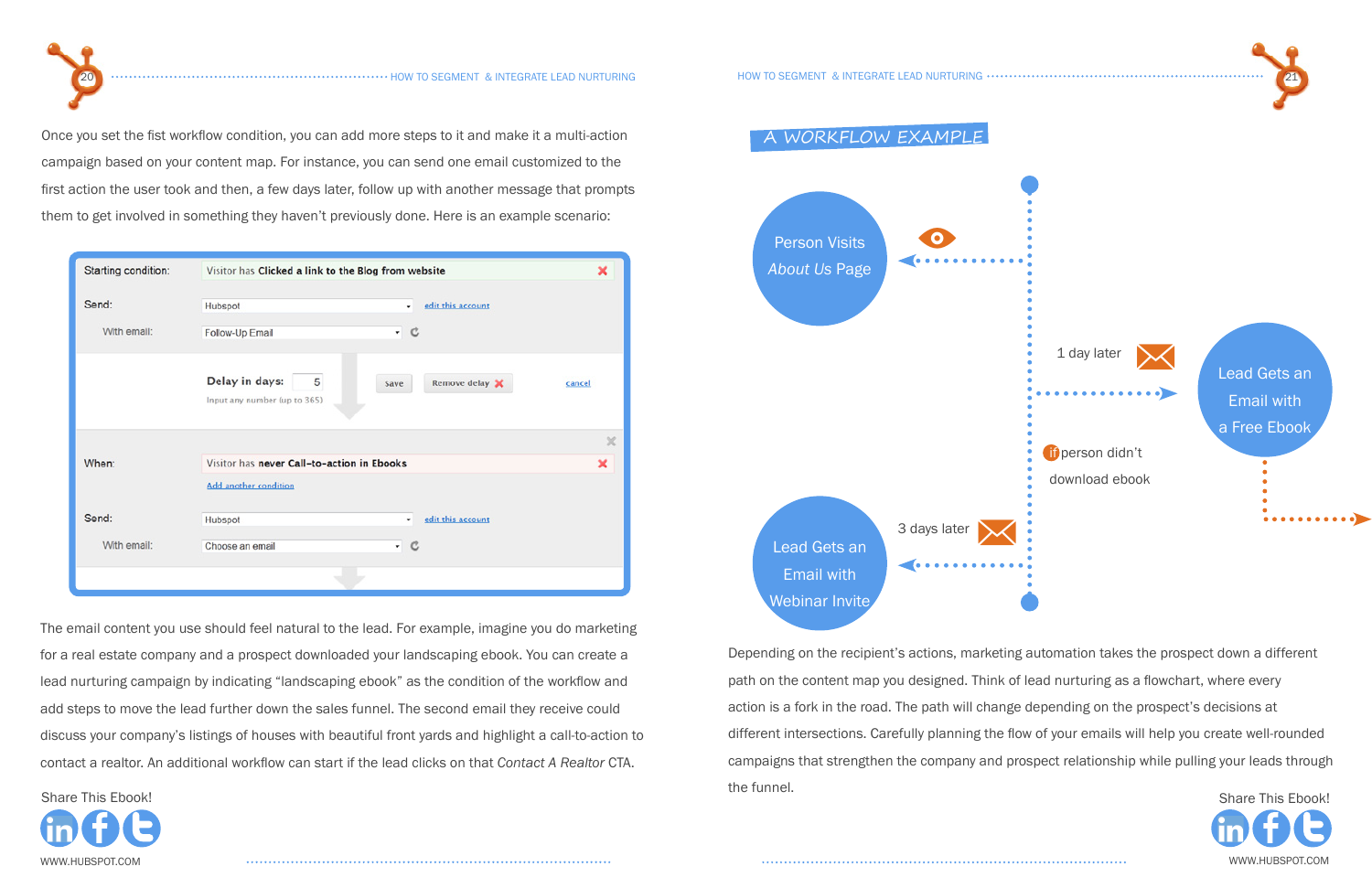*Integrate your lead nurturing*<br>
campaigns with other aspects<br>
marketing to increase the effi



#### <span id="page-11-0"></span>CHAPTER 3

## BOOST LEAD NURTURING THROUGH **INTEGRATIONS**



It's important to integrate your lead campaigns with other aspects of your to increase the efficiency and reach campaigns. In fact, it's impossible effective lead nurturing campaigns They are so closely tied to landing page creation, analytics and email market need to view all these elements as ever-changing ecosystem.

[The HubSpot all-in-one marketing software](http://www.hubspot.com/products/?source=ebooks-ctas) recreates this natural ecosystem in an effort to prevent you from having to visit a number of different tools to launch a sophisticated lead nurturing campaign. In this section we will look

at some ways in which lead nurturing relies on and impacts other marketing elements.

# *campaigns with other aspects of your marketing to increase the efficiency and reach of your campaigns.* **"**

| I nurturing<br>our marketing<br>า of your<br>to run<br>in isolation. |  |  |
|----------------------------------------------------------------------|--|--|
| oage<br>eting that you<br>part of an                                 |  |  |
|                                                                      |  |  |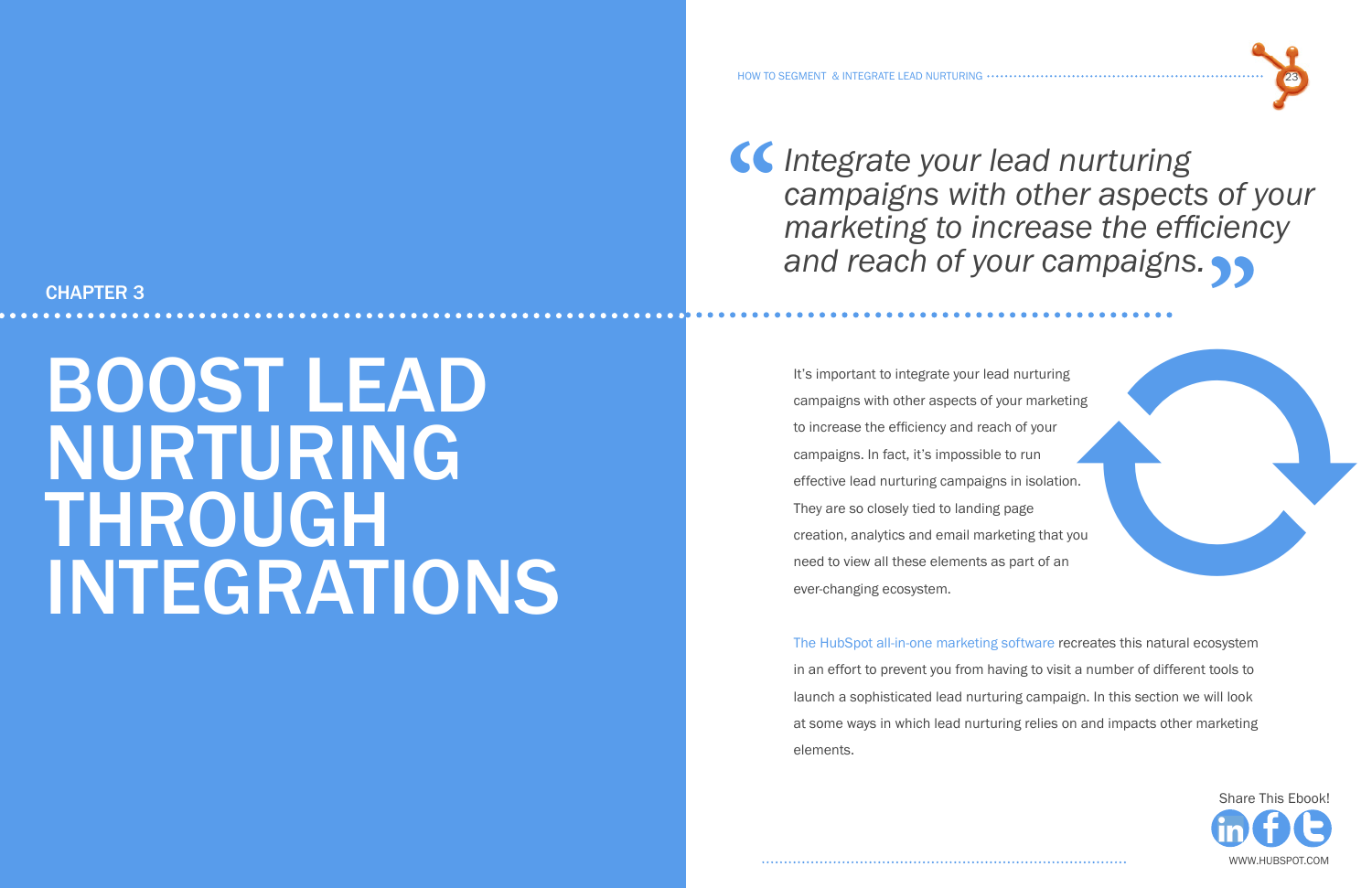

## Integration with Landing Pages

Once someone has become a lead, they should be exposed to content that is most likely to eventually convert them into a customer. There are a few different ways to track your most optimized content. One is [analyzing the success of landing pages](http://www.hubspot.com/products/landing-pages/?source=ebooks-ctas) in generating customers for your business. The landing pages that yield the most customers should be included in lead nurturing emails.

[The HubSpot Landing Page Analytics](http://www.hubspot.com/products/landing-pages/?source=ebooks-ctas) tool can sort your landing pages by number of customers acquired, so you can see which middle-of-the-funnel content results in the most customers. For HubSpot, for instance, live demo requests and free trials yield the most customers and are therefore promoted in lead nurturing campaigns to drive leads down the funnel.

| <b>Export All to Excel</b><br>Q Search |                                                    |              |                 |             |                               |             |  |  |  |  |
|----------------------------------------|----------------------------------------------------|--------------|-----------------|-------------|-------------------------------|-------------|--|--|--|--|
| Chart                                  | <b>Name</b>                                        | <b>Views</b> | Conversion Rate | Submissions | <b>First Time Submissions</b> | Customers A |  |  |  |  |
| $\circledcirc$                         | Demo of HubSpot (Product)                          | 4,936        | 10.4%           | 511         | 256                           | 10          |  |  |  |  |
| $\circledcirc$                         | Free Trial (Variation 4 - MQL Test)                | 25,831       | 10.7%           | 2.754       | 1,633                         |             |  |  |  |  |
| $\circledcirc$                         | Contact Sales (Variation 2 - MQL Test)             | 1,363        | 14.5%           | 198         | 79                            |             |  |  |  |  |
| $\circledcirc$                         | Free Trial (Variation 2 - MQL Test)                | 27,840       | 10.6%           | 2,953       | 1,805                         | 6           |  |  |  |  |
| $\circledcirc$                         | Free Workshop: Four Steps to Achieving Business Su | 54.162       | 37.2%           | 20.167      | 6,660                         | 3           |  |  |  |  |
| $\circledcirc$                         | SEO Guide - Learning SEO From The Experts          | 8,126        | 32.4%           | 2,631       | 1,062                         | 3           |  |  |  |  |

| therefore promoted in lead nurturing campaigns to drive leads down the funnel. |              |                 |             |                                                                       |                          |                                                                                | <b>Conversion Assists</b><br>@ Tutorial 9 Tour                                                               |                                  |                                |
|--------------------------------------------------------------------------------|--------------|-----------------|-------------|-----------------------------------------------------------------------|--------------------------|--------------------------------------------------------------------------------|--------------------------------------------------------------------------------------------------------------|----------------------------------|--------------------------------|
| <b>Export All to Excel</b>                                                     |              |                 |             |                                                                       | Q Search                 | All Content Types                                                              | $\blacksquare$<br>Pages Viewed By Leads                                                                      | <b>Pages Viewed By Customers</b> | 1M<br>3M 6M                    |
| Chart Name                                                                     | <b>Views</b> | Conversion Rate | Submissions | <b>First Time Submissions</b>                                         | Customers A              |                                                                                |                                                                                                              |                                  | Q Search                       |
| Demo of HubSpot (Product)                                                      | 4.936        | 10.4%           | 511         | 256                                                                   | $10$ $\bullet$ $\bullet$ |                                                                                |                                                                                                              |                                  |                                |
| Free Trial (Variation 4 - MQL Test)                                            | 25,831       | 10.7%           | 2,754       | 1,633                                                                 |                          | Page                                                                           |                                                                                                              |                                  | Customers who viewed this page |
| Contact Sales (Variation 2 - MQL Test)                                         | 1,363        | 14.5%           | 198         | 79                                                                    |                          | http://www.hubspot.com/                                                        | HubSpot All-in-One Marketing Software - Start A Free Trial                                                   |                                  |                                |
| Free Trial (Variation 2 - MQL Test)                                            | 27,840       | 10.6%           | 2,953       | 1,805                                                                 |                          | <b>Internet Marketing Software Products</b><br>http://www.hubspot.com/products |                                                                                                              |                                  | 98                             |
| Free Workshop: Four Steps to Achieving Business Su                             | 54,162       | 37.2%           | 20,167      | 6,660                                                                 |                          |                                                                                | <b>Internet Marketing Company</b>                                                                            |                                  |                                |
| SEO Guide - Learning SEO From The Experts                                      | 8,126        | 32.4%           | 2,631       | 1,062                                                                 |                          |                                                                                | http://www.hubspot.com/internet-marketing-company                                                            |                                  | 63                             |
|                                                                                |              |                 |             |                                                                       |                          |                                                                                | Inbound Marketing Software Success Stories   Customer Case S<br>http://www.hubspot.com/customer-case-studies |                                  | 60                             |
| <b>Share This Ebook!</b><br>in $\theta$ B                                      |              |                 |             | This landing page brought 10<br>customers in the selected time frame. |                          |                                                                                | 163 customers in this one-<br>month time frame saw<br>HubSpot's Free trial page.                             |                                  | Share This Ebook!              |
| WWW.HUBSPOT.COM                                                                |              |                 |             |                                                                       |                          |                                                                                |                                                                                                              |                                  | WWW.HUBSPOT.COM                |



## Integration with other pages

Besides landing pages, your lead nurturing emails can promote other web pages that help you acquire new customers. For instance, your *Case Studies* or *Testimonials* page would be something you might want to include in a drip marketing campaign. In this context, you need access to a report that shows you which of your website pages yield the most customers.

[The HubSpot Conversion Assists report](http://www.hubspot.com/products/conversion-assists/?source=ebooks-ctas) serves this goal, telling you which pages impacted the buying process. It indicates which pages help leads to a purchase decision. High-ranking pages in the conversion assist report should be included in your lead nurturing campaign because they have the highest probability of converting a lead into a customer.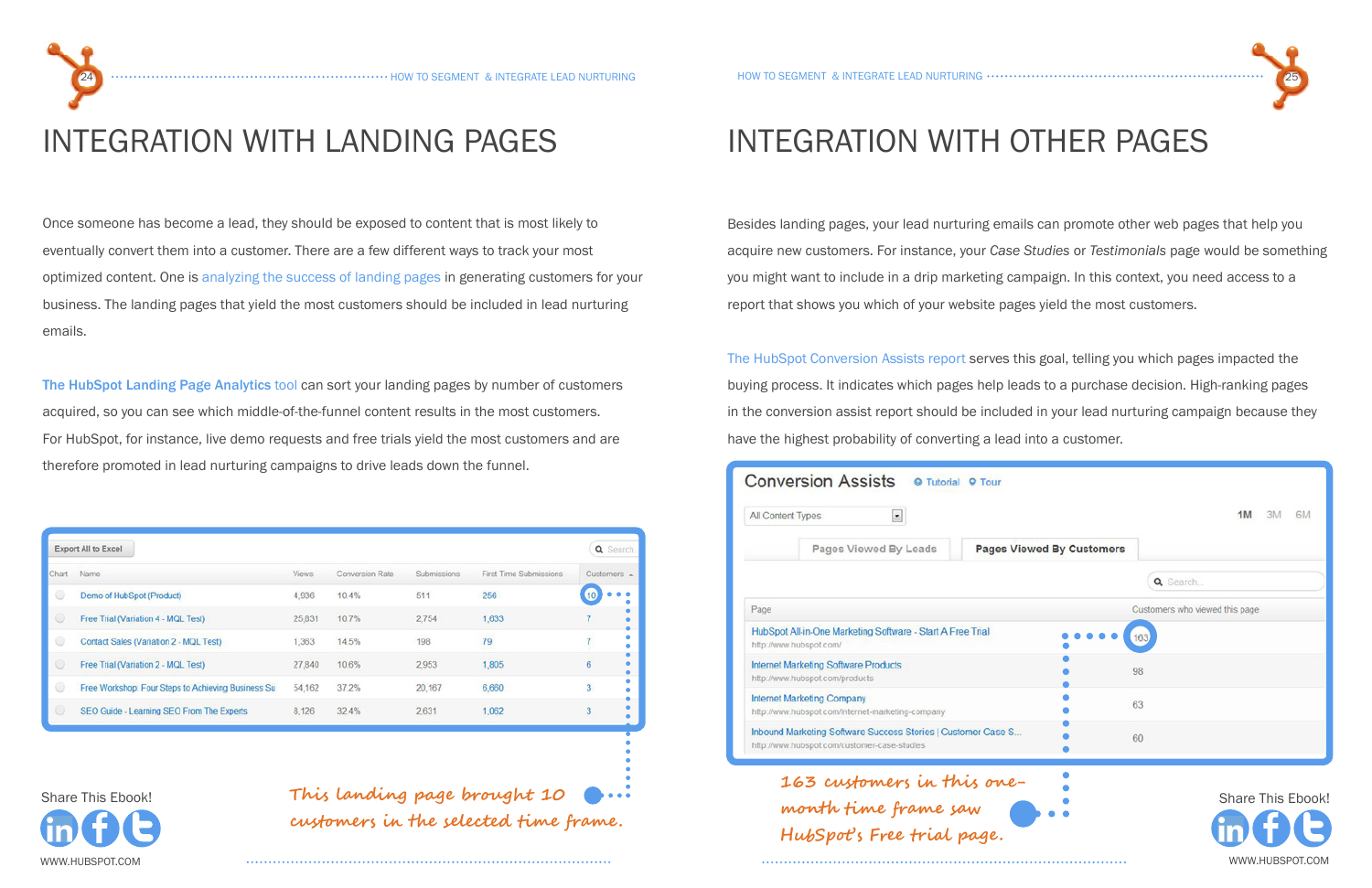www.Hubspot.com www.Hubspot.com





## integration with social media

Social integration promotes sharing of the content and can impact the overall effectiveness of your lead nurturing campaign. People want to share the content that they enjoy reading, so, as a marketer, you should make that sharing process easier for your recipients.

Research continues to show that social isn't just a B2C platform.





-- [Aberdeen Research](http://www.aberdeen.com/Aberdeen-Library/7635/RA-social-media-marketing.aspx)

This is something that we at HubSpot recognize, so we enable you to send an email in a few [different ways:](http://www.hubspot.com/products/email-marketing/?source=ebooks-ctas) sending it instantly, scheduling it for a one-time send or including it in a marketing automation workflow.



So what are the ways in which you can integrate social media into your lead nurturing campaigns? There are two key ways—adding social media sharing links and social media follow links in your email copy.

m

b



## integration with email marketing

When you set up lead nurturing campaigns, you should be able to reuse content that you have already created for your email marketing program. If you have drafted an email send for an individual email promotion, it's a reasonable expectation to want to use that same copy in a lead nurturing email. So much in marketing has to do with repackaging content, after all!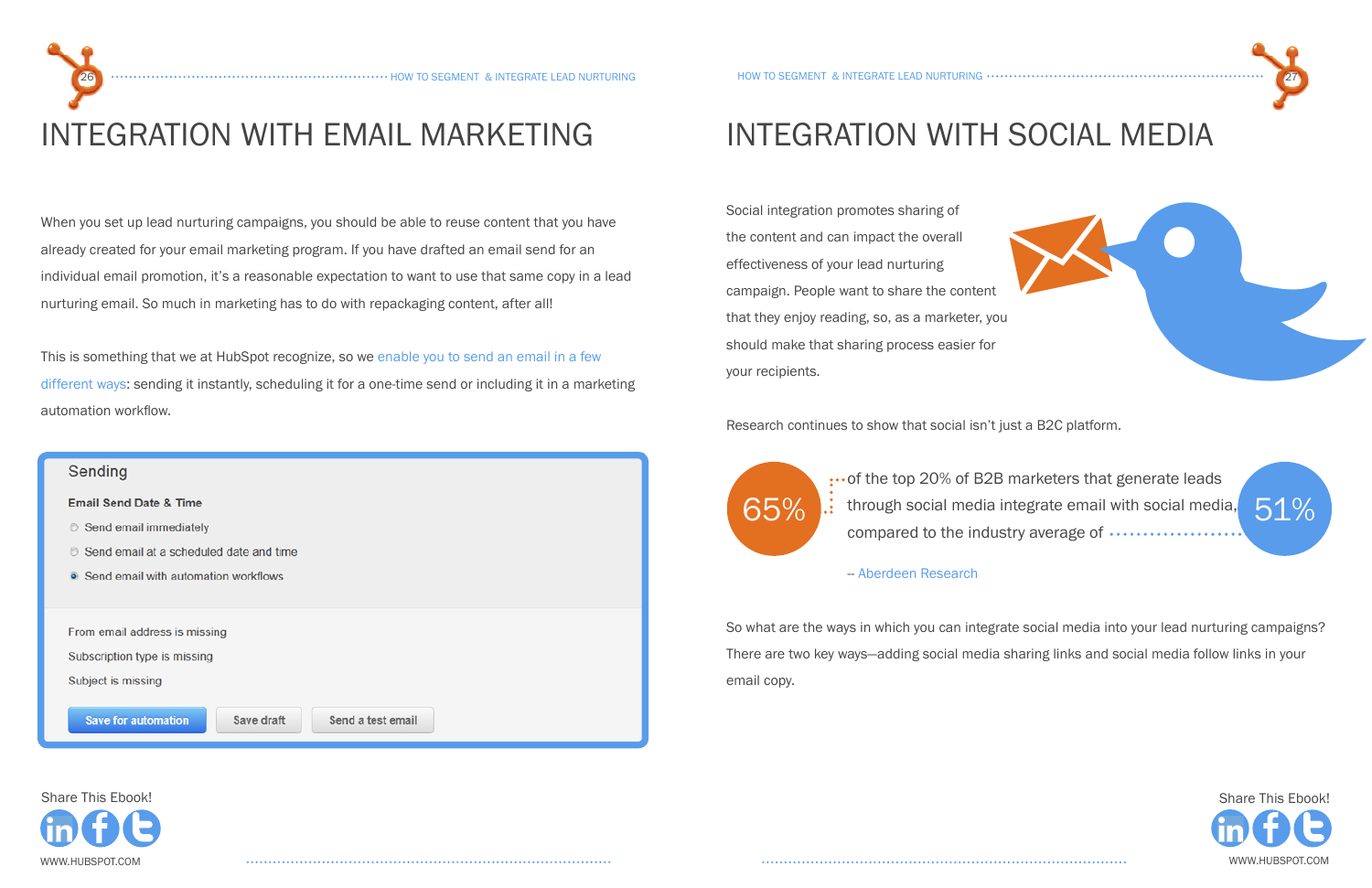



Adding social sharing and follow buttons to your emails is easy and can have a huge impact on your reach and click-through-rate.

### integration with closed-loop analytics

In order to understand the true impact of your lead nurturing campaign, you need to have a[n integration with](http://www.hubspot.com/products/analytics/?source=ebooks-ctas)  [closed-loop marketing](http://www.hubspot.com/products/analytics/?source=ebooks-ctas) and track the number of customers resulting from your efforts.

[Closed-loop analytics](http://www.hubspot.com/an-introduction-to-closed-loop-marketing) allows you to closely track a lead's journey through the sales funnel, from being a first-time visitor into becoming a customer. Closed-loop marketing gives you full insight into the paths through which your leads travel, pointing out areas in your sales funnel you should invest in specifically. It's essential to integrate closed-loop reporting into your lead nurturing system because you can fully understand the process a nurtured lead took to purchase and tailor future efforts accordingly.

#### Social media sharing

A [GetResponse analysis](http://blog.getresponse.com/social-sharing-boosts-email-ctr-up-to-115.html) reported that email newsletters with social sharing buttons had 115% higher CTR than those that didn't. When nurtured leads share your content with their networks, it extends the reach of your content and brand. Social sharing can create new leads while nurturing the existing ones.



#### Hi there, Having a strong presence across social media is the #1 investment priority for marketers. Not surprisingly, it's also a top challenge. Monitoring different channels alone is a great way to grow your reach. But it can take a lot of time. Where do you start? Download our ebook, How to Monitor Social Media in 10 Minutes a Day, to learn how to build a powerful social media presence. Download the Ebook Now From this guide, you will learn: \* How to best spend your time monitoring social media \* What tools consolidate your social media information \* What you should be monitoring on Twitter, Facebook, & LinkedIn Enjoy, Rebecca



#### Social media follow

Different than social sharing buttons, "follow me" links enable email recipients to connect with you via social with one click. This is a way to not only grow social reach, but also to create more touch points for you leads to interact with your company. The more points of contact a lead has with your company, the more solidified your brand and messaging will be.

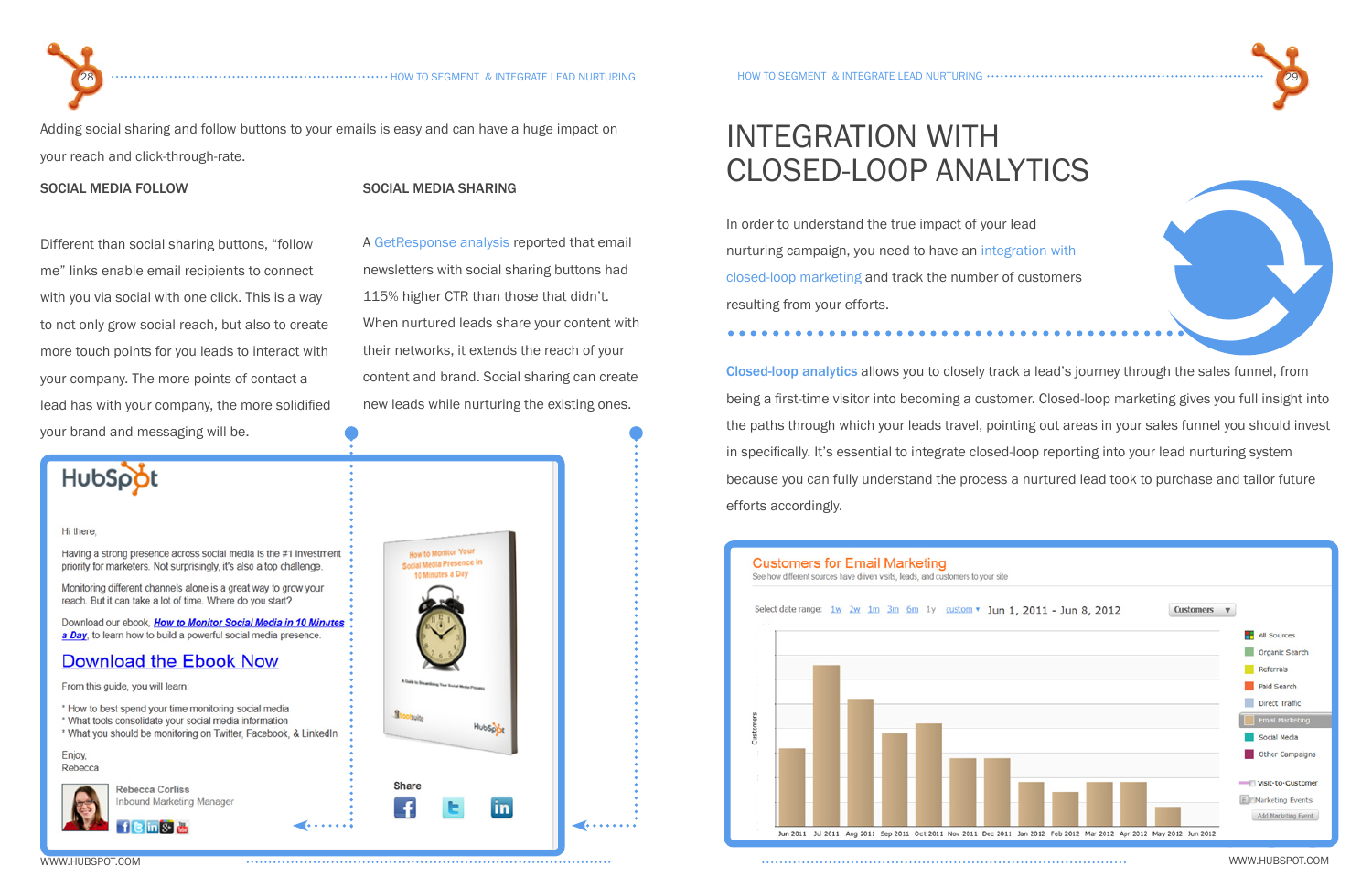# <span id="page-15-0"></span>conclusion **& ADDITIONAL RESOURCES**





Remember, your end goal as a marketer engaged in lead nurturing is not to generate leads; it's to generate customers. Lead nurturing enables you to control the journey that a person takes from lead conversion to customer conversion, so be confident in the direction you are taking them.

**Kalle Convertion Convertions**<br> *Your goal is not to generate*<br> *leads; it's to generate custome your goal is not to generate* 

Now that you understand how and why lead segmentation works and how to optimize their journey through the sales cycle, it's time to start nurturing! With the [right marketing automation](http://www.hubspot.com/products/email-automation/?source=ebooks-ctas), an expertly segmented campaign, and cross-platform integration, you'll be able to generate more qualified leads for your sales team and more customers for your company. Now get out there are start nurturing your future customers!

# *leads; it's to generate customers.***"**